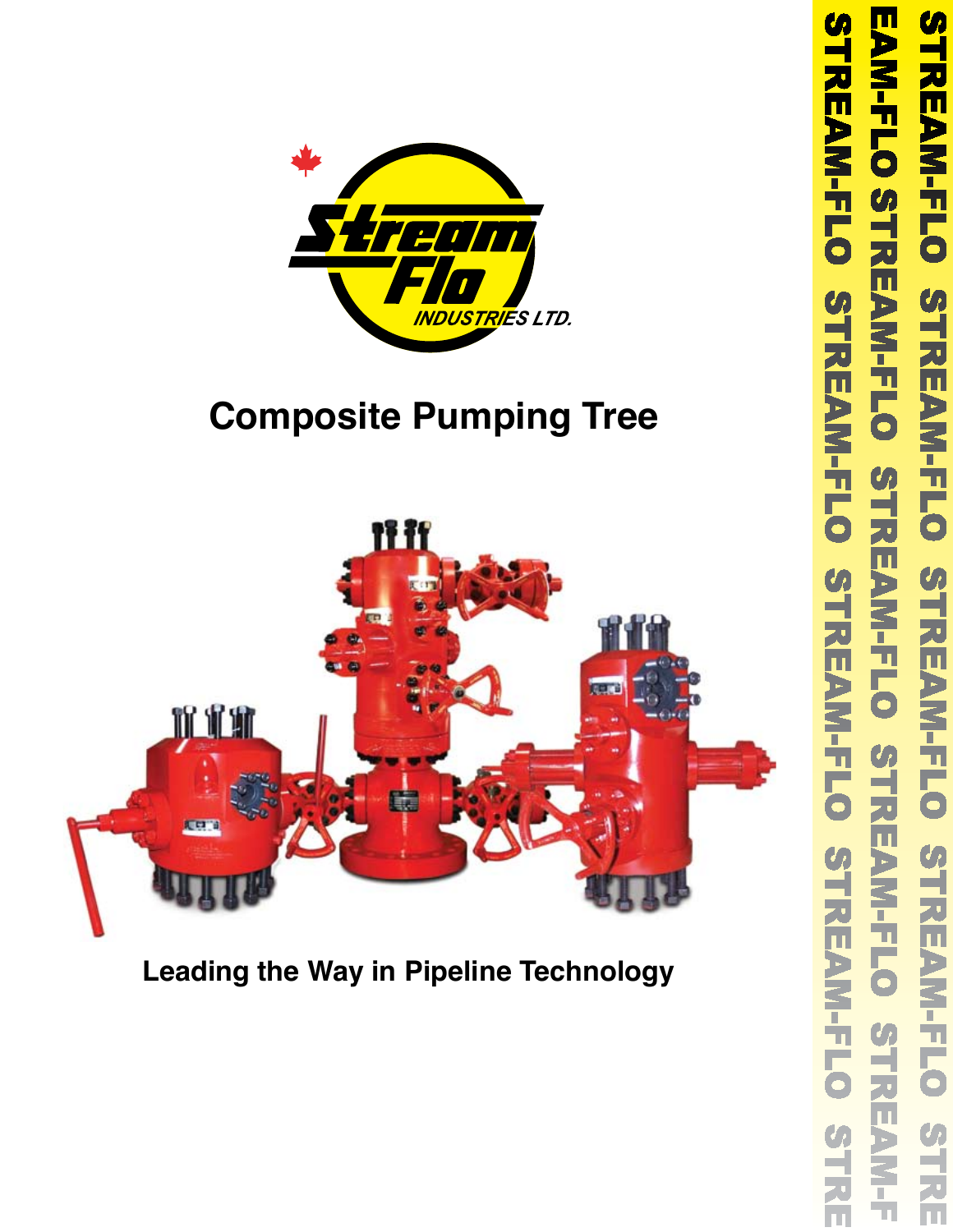## **Compact Solid**



Since 1962, Stream-Flo Industries Ltd. has been a leader and innovator in the oilfield sector. Stream-Flo's first wellhead and oilfield products were marketed in response to a need for high quality products made to perform and endure in the most demanding environments.

Stream-Flo continues to be a world industry leader through continuous product development, backed by professional engineers, designers and technicians. Together, they develop, design and produce leadingedge solutions and quality products to make Stream-Flo Industries Ltd. an internationally recognized leader in the wellhead industry.

**Stream-Flo's Crown Composite Pumping Tree (CPT)** combines the tubing head adapter, production blow out preventer (BOP), pumping tee and studded top connection into one solid compact unit. This new design is compact, solid and secure, providing distinct advantages over traditional christmas tree arrangements.



**Reduced Height Saves You Time and Money** The Crown CPT is approximately 50% shorter than the standard threaded components, giving easy access to the stuffing box and top drive motor mounted above the wellhead.

The reduced height also makes access for servicing the top drive much easier, slashing service time and cutting maintenance costs. Plus, the reduced height eliminates misalignment often experienced with threaded or welded assemblies of the previous standard.

**Eliminates Vibration Failures** A studded connection is provided at the top of the Crown CPT to support the motor used in progressive cavity pumping (PCP) applications. The solid compact design also helps to reduce vibration of the tree associated with PCP drive units which often leads to premature stuffing box wear.

**Patented Design** Five patents and patents pending have been awarded to Stream-Flo's unique and innovative Crown CPT design. Our commitment to ongoing research and development ensures that our customers receive leading-edge products, today and in the future.

**Custom Designs Available** Custom designs are available, including multistring completions, combination progressive cavity pump and electrical submersible pump, coil tubing side-entry access and extreme environment applications.

#### **New and More Versatile Ram Design**

Stream-Flo rams are designed to fit a specific or range of rod diameters from 0 to 1½", or to seal blind with no rod. Rams provide improved shut-off characteristics for low-working pressures and for full-working pressures up to 3000 psi.

A full range of metal materials is available for standard, low temperatures, high temperature and NACE applications. Rubber components are supplied as per the materials listed.

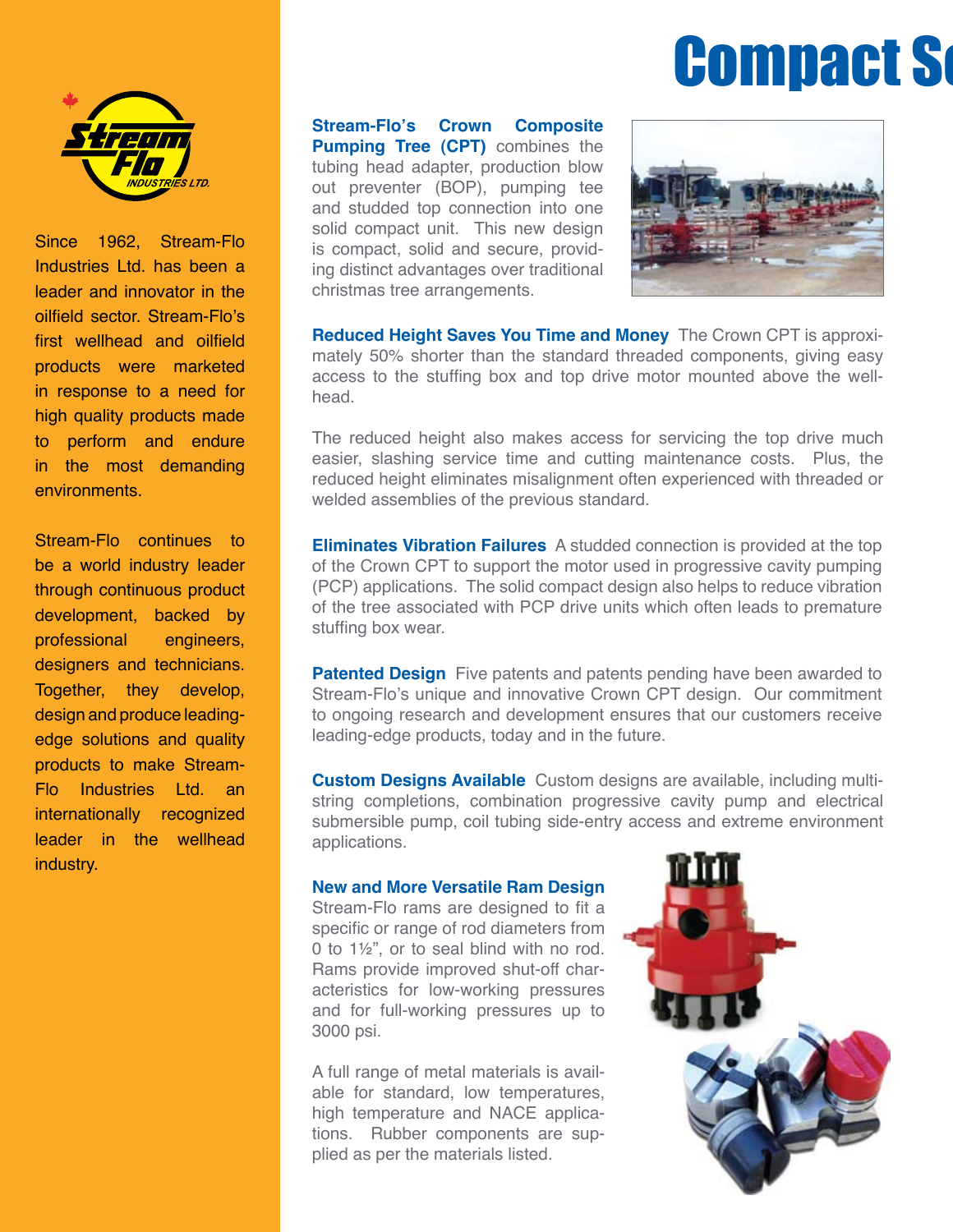# **olid Secure**

| Polymer                            | Characteristics         | <b>Temp Range</b>                  |
|------------------------------------|-------------------------|------------------------------------|
| <b>NBR</b>                         | excellent resistance to | -40° to 275° F                     |
| (Nitrile)                          | petroleum fluids        | -40 $^{\circ}$ to 135 $^{\circ}$ C |
| <b>HSN</b> (Highly                 | improved chemical       | -40 $^{\circ}$ to 300 $^{\circ}$ F |
| Saturated Nitrile)                 | resistance              | -40 $^{\circ}$ to 149 $^{\circ}$ C |
| Fluorocarbon (Viton <sup>1</sup> ) | increased chemical and  | -20 $^{\circ}$ to 400 $^{\circ}$ F |
|                                    | heat resistance         | -29 $^{\circ}$ to 204 $^{\circ}$ C |
| TFE/P $(Atlas2)$                   | wider range of chemical | -23 $\degree$ to 450 $\degree$ F   |
|                                    | and heat resistance     | -31° to 232° C                     |
| PTFE (Teflon <sup>3</sup> )        | vastly improved         | -50 $\degree$ to 450 $\degree$ F   |
|                                    | chemical resistance     | -46 $\degree$ to 232 $\degree$ C   |

*1 Registered trademark of DuPont Dow Elastomers*

*2 Registered trademark of the Asahi Glass Company*

*3 Registered trademark of DuPont Company*

#### **Manual BOP Designs**

**Type R** Basic manually-operated design available with patented rams for pressure up to 2000 psi, steel-reinforced rams for pressures up to 3000 psi, low pressure rams for pressure up to 1500 psi, and sealing on rods from 1 to 1½" in diameter.

**Type B** Pressure-balanced design for improved operations of rams with high production pressure up to 3000 psi.

**Type C** For high-temperature applications, this design is easy to operate and uses a combination of metallic and non-elastomeric materials in the ram construction. This model will withstand temperatures up to 650° F and pressure conditions up to 3000 psi.

**Type D** The oval-shaped ram design allows a further reduction in the overall height. Pressure-balanced design for pressures up to 3000 psi.

**Type EM** Manual operated design for critical environments where elastomers can't survive. Seals are PTFE-based for both the end cap seals to atmosphere and the vertical bore (well control) seal on the polished rod. The manual end cap uses stick packing to energize v-shaped (PTFE) stem packing. Pressure-balance ram design for pressures up to 1500 psi.

#### **Hydraulic BOP Designs**

**Type H** Hydraulically/manually operated design is available with patented rams for pressures up to 2000 psi, steel-reinforced rams for pressures up to 3000 psi, low-pressure rams for pressures up to 1500 psi, and sealing on rods from 0 to 1½" in diameter.

**Type EH** Hydraulically/manually operated design for critical environments where elastomers can't survive. Seals are PTFE based for both the face plate seals to atmosphere and the vertical bore (well control) seal on the polished rod. The external hydraulic actuator can be removed under well pressure for maintenance or replacement. Pressure-balance ram design for pressures up to 1500 psi.



#### **BASIC SPECIFICATIONS**

API 6A Sizes:

- 21/16" to 135/18" bottom
- 21/16" to 51/8" top

Pressure Ratings:

• 1500 to 3000 psi

Trims:

- carbon steel
- stainless steel
- corrosion-resistant alloys
- overlays

#### Specification Compliances:

- ISO 9001
- API 6A & Q1
- NACE MR-01-75

Temperature:

• ranges up to 650°F

- **Applications** 
	- artificial lift
	- progressive cavity pump
	- conventional beam pumping
	- high water cut, low production oil wells
	- low production oil wells with entrained sand